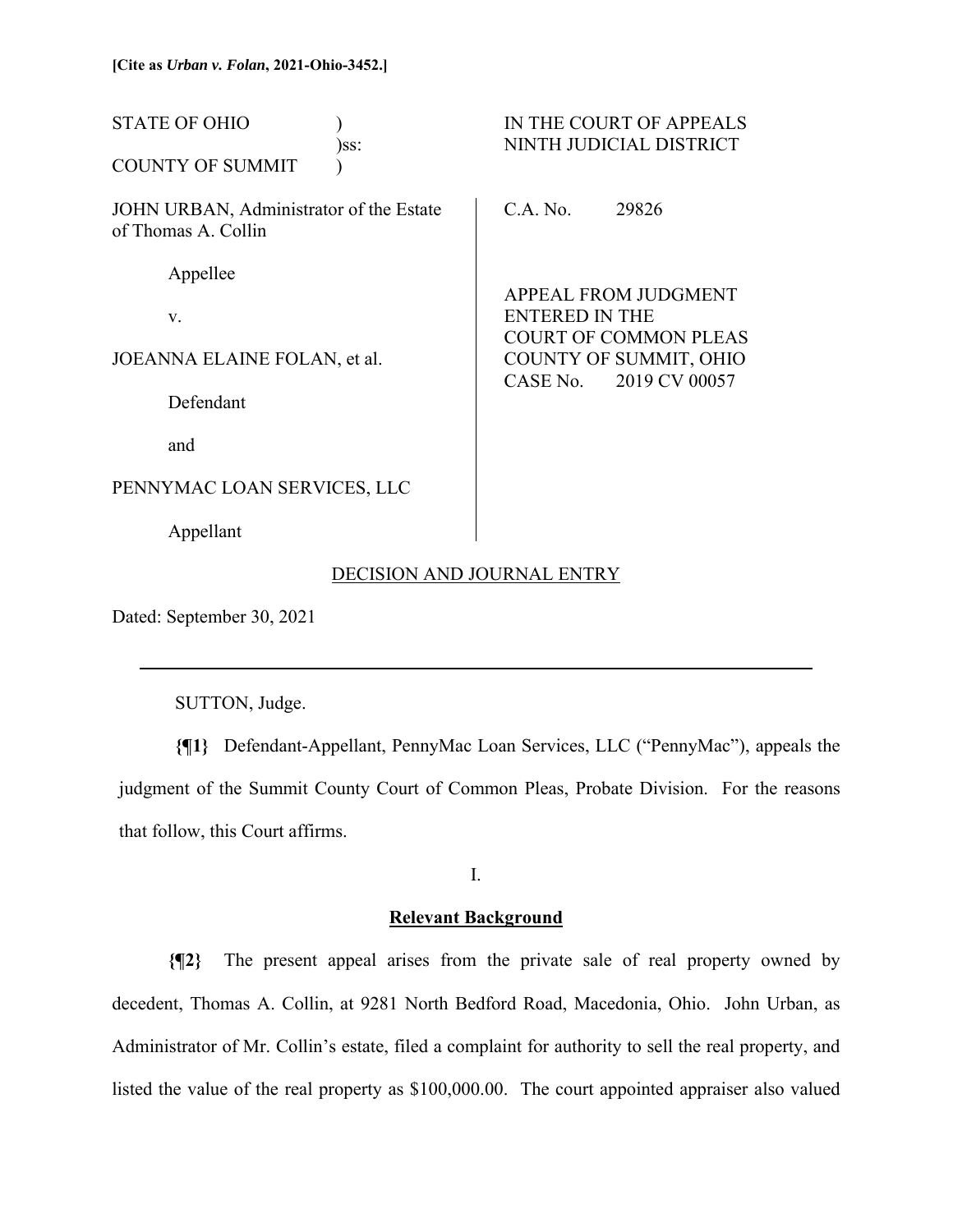the real property at \$100,000.00. Further, Top Elite Financial, Inc., the holder of the mortgage on the real property, was served with a copy of the complaint for authority to sell the real property. Subsequent to Mr. Urban filing the complaint, Top Elite Financial, Inc., through Mortgage Electronic Registration Systems, Inc., assigned the mortgage to PennyMac.

**{¶3}** PennyMac filed a foreclosure action on the real property in the Summit County Court of Common Pleas, General Division, and also moved to intervene as a party in the civil land sale pending in probate court. PennyMac's motion to intervene was granted and it filed an answer to the complaint for authority to sell the real property, as well as an amended foreclosure complaint naming Mr. Urban, in his capacity as administrator of Mr. Collin's estate, as a defendant. In response, Mr. Urban filed a motion to dismiss the foreclosure action, which was granted.

**{¶4}** Mr. Urban then filed, in the probate court, a motion to accept the inventory appraisal and an application for an order of private sale for the real property. The probate court issued a judgment entry granting the private sale which accepted the appraisal value of \$100,000.00 for the real property. After the sale of the real property, Mr. Urban filed form CV.15, indicating the real property sold for  $$105,000.00<sup>1</sup>$  on December 23, 2019. The record reveals Mr. Urban did not serve PennyMac with copies of: (1) the motion to accept the inventory appraisal; (2) the application for an order of private sale for the real property; or (3) form CV.15 indicating the real property had sold. Further, the record does not show PennyMac was served with the probate court's December 20, 2019 judgment entry granting the private sale and accepting the appraised value of \$100,000.00 for the real property.

2

<sup>&</sup>lt;sup>1</sup> Although the real property actually sold for \$115,000.00, in accordance with the closing documents, form CV.15 incorrectly indicates it sold for \$105,000.00.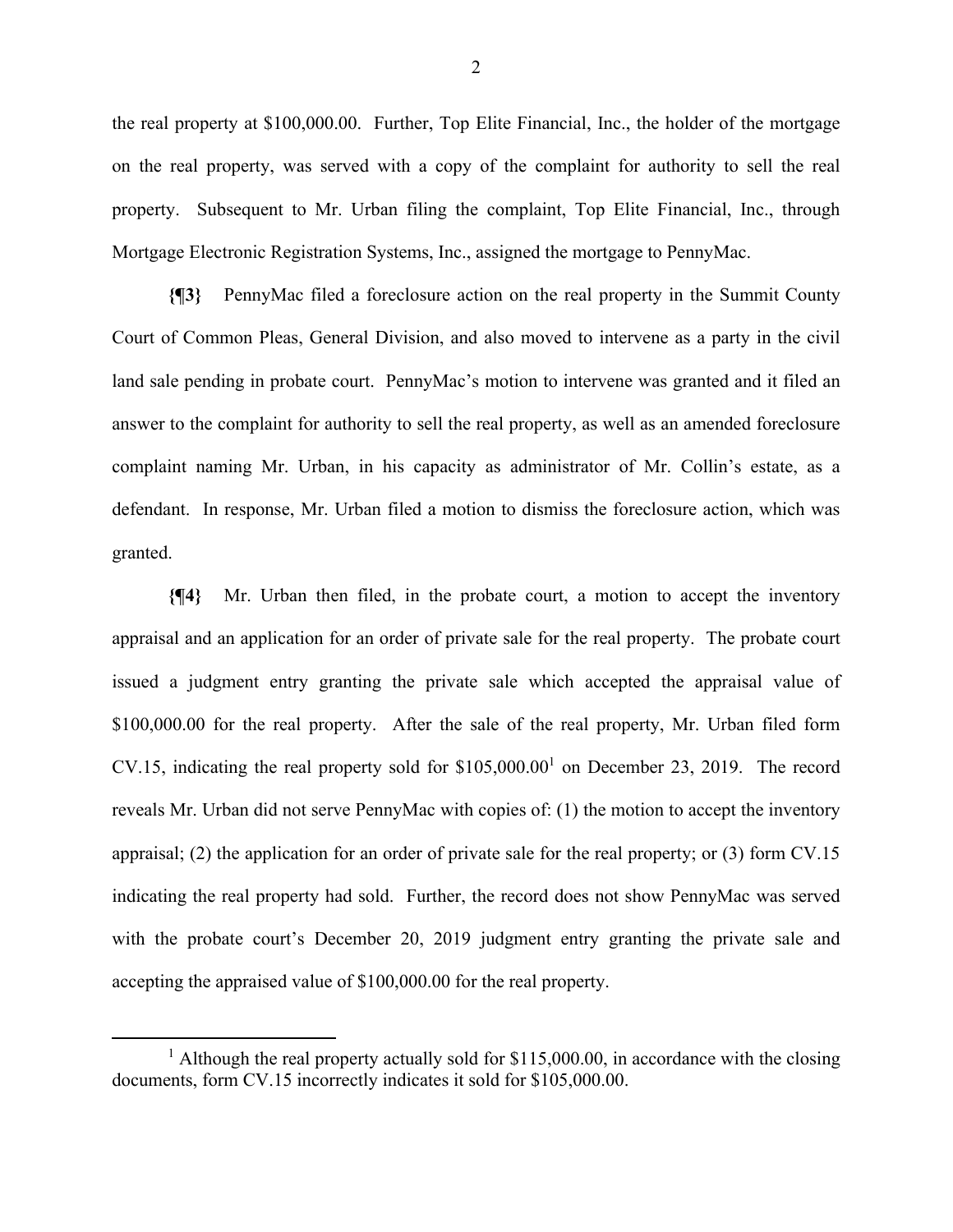**{¶5}** On January 22, 2020, PennyMac received net proceeds from the sale of the real property in the amount of \$91,166.23, below the amount of \$126,139.60, which was due and owing on the mortgage at that time.

### **Motion to Vacate**

**{¶6}** Pursuant to Civ.R. 60(B)(1) and (5), PennyMac filed a motion to vacate the December 20, 2019 judgment entry granting the private sale and the December 31, 2019 judgment entry confirming the sale and ordering the deed and distribution of the proceeds of the sale due to a lack of service and notice. In support of its Civ.R. 60(B) motion, PennyMac attached: (1) the affidavit of Attorney Glenn Algie, PennyMac's counsel; (2) the affidavit of Johnny Morton, Foreclosure Operations Specialist for PennyMac; (3) PennyMac's broker's price opinion ("BPO") dated January 27, 2020; and (4) payoff demand statements for the mortgage on the property. The BPO, which specifically indicates, "[t]his is a BPO market analysis. This is not an appraisal [,]" valued the "probable sale price" of the real property at \$155,000.00.

**{¶7}** Mr. Urban, in response to PennyMac's Civ.R. 60(B) motion, filed a brief in opposition which included, among other things, the affidavit of Armand Rossi, a realtor with ERA Lentz Associates, Inc. In his affidavit, Mr. Rossi averred he is the realtor who represented Mr. Urban in the sale of Mr. Collin's real property at 9281 North Bedford Road. In selling the real property, Mr. Rossi looked at five comparable properties with average values of \$86,307.00. Mr. Rossi also indicated Summit County had assessed the value of the real property at \$86,490.00. Further, Mr. Rossi averred the real property was appraised at \$100,000.00, by the real estate appraiser appointed by the probate court, and the City of Macedonia had found a total of six violations relating to the real property. Lastly, Mr. Rossi averred, based upon forty-eight years as a realtor, the purchase price of \$115,000.00, was "good and acceptable."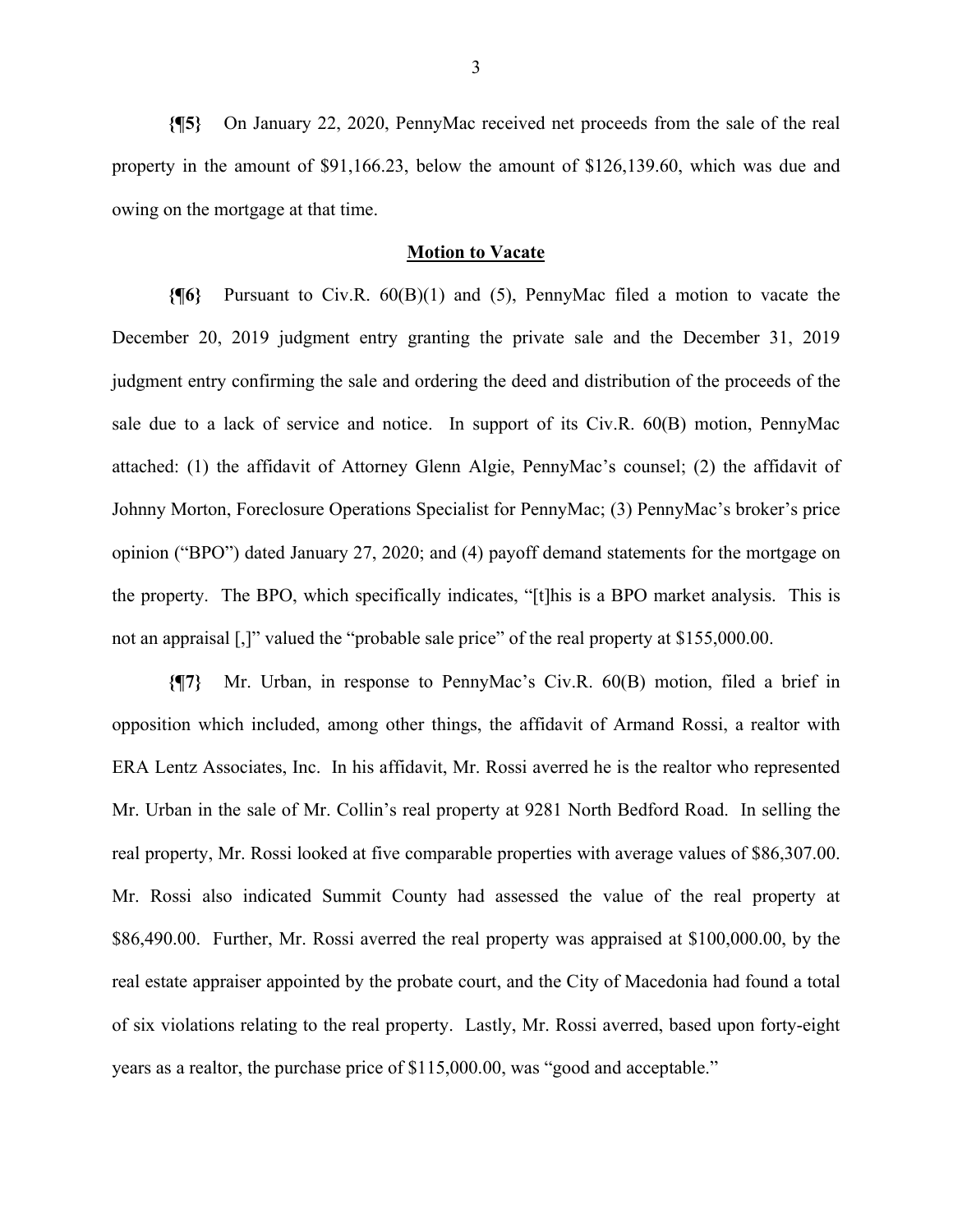### **The Judgment Entry**

**{¶8}** ln its August 3, 2020 judgment entry, the probate court found: (1) PennyMac's Civ.R. 60(B) motion was timely filed; and (2) PennyMac demonstrated it was entitled to relief pursuant to Civ.R.  $60(B)(1)$  for "mistake, inadvertence, surprise or excusable neglect." In so doing, the probate court reasoned, "[c]learly, PennyMac's failure to object to [Mr. Urban's] [motion and application regarding the inventory appraisal and private sale] was due to excusable neglect as [Mr. Urban] failed to serve a copy of both the [m]otion and [a]pplication upon PennyMac."

**{¶9}** The probate court, however, determined that PennyMac failed to demonstrate a meritorious defense or claim, stating:

\* \* \*

In order to demonstrate that it has a meritorious defense or claim to present if relief is granted, PennyMac relies on an appraisal that it obtained on January 27, 2020, to assert that the market value of the property was actually \$155,000.00, well above the amount accepted by [Mr. Urban]. However, the [c]ourt finds that the appraisal that PennyMac attached as Exhibit A to its [Civ.R. 60(B) motion] is actually a BPO, known as a broker's price opinion, and not [a] full appraisal of the North Bedford Road property. *The brokers price opinion has a number of misstatement[s] of [fact] and flaws on its face. First, the BPO incorrectly states that the borrower is Thomas Collin, fails to take into consideration that the North Bedford Road property was listed for sale within the last [twelve] months, and that it was actually sold within the last twelve months to the named owners of the property, Justin Jachna and Caitlin Connick. Further, the BPO was based only on an inspection of the exterior of the property and failed to take into consideration the numerous property violations that had been cited by the City of Macedonia. Additionally, the BPO was based on only 3 out of 26 comparable sales in the property's neighborhood within the past twelve months.* Finally, the 5 competitive listings in the property's neighborhood currently on the market were all listed in the price range from \$99,000.00 to \$154,900.00.

The North Bedford Road property sold for \$115,000.00, an amount greater than the appraised value set by the appraiser appointed by this [c]ourt in the estate. A review of the [a]ffidavit of Armand Rossi, attached as Exhibit E to [Mr. Urban's brief in opposition], shows [Mr.] Rossi has been a licensed realtor in the State of Ohio for over forty-eight years. [Mr.] Rossi was hired by [Mr. Urban] to list and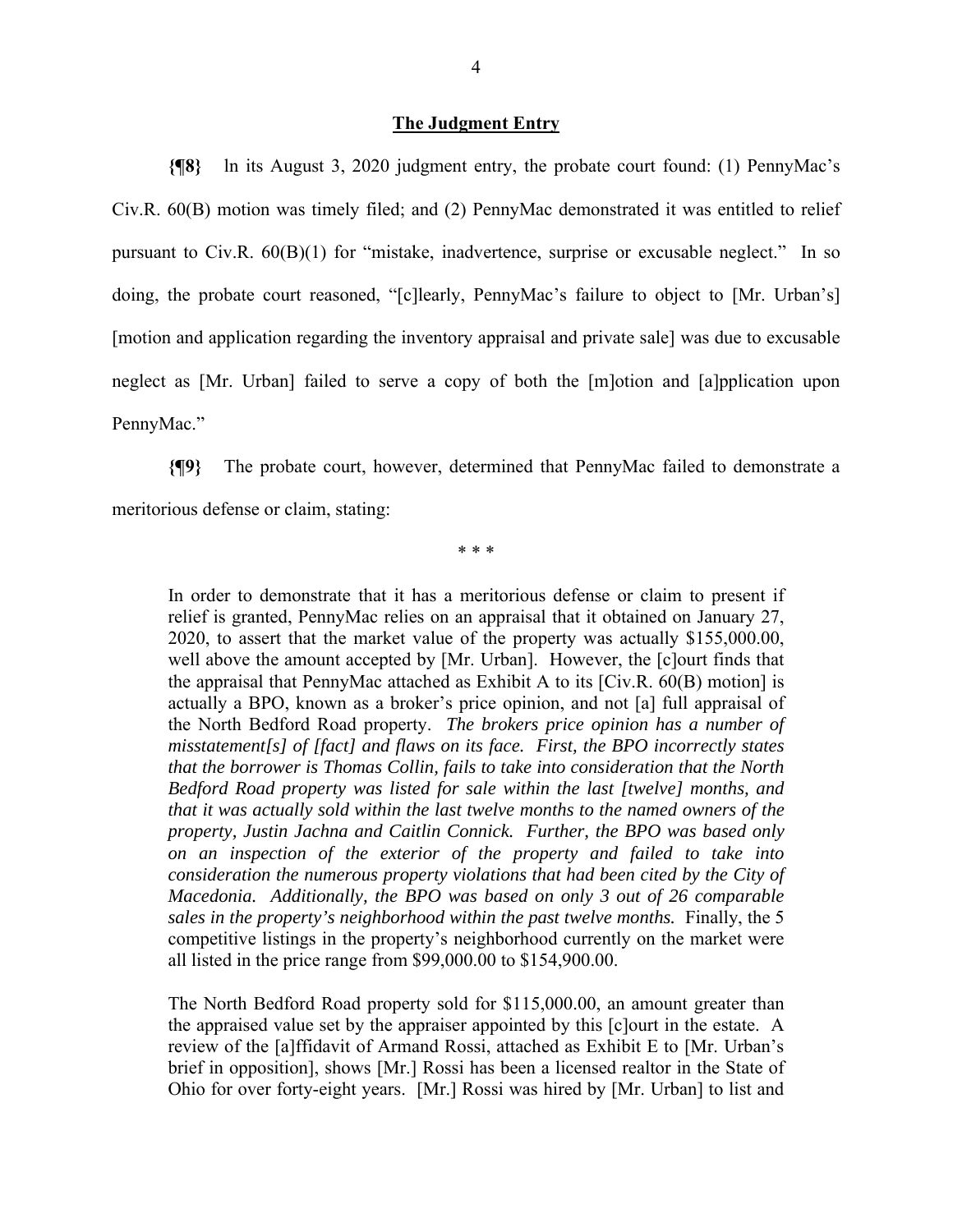sell the [North] Bedford Road property. [Mr. Rossi] used five comparable sales, one of which was directly across the street from the subject property, to arrive at an average of [\$87.71] per square foot. Using the same valuation per square foot, [Mr.] Rossi determined the subject property would have a value of \$86,307.00, nearly the same as the Summit County Auditor's value.

\* \* \*

To say that the value of the North Bedford Road Property was actually \$155,000.00 and that it would have sold for that amount *is purely speculative.* 

\* \* \*

(Emphasis added.) Thus, based upon the above-stated reasoning, the probate court denied PennyMac's Civ.R. 60(B) motion.

**{¶10}** It is from this judgment entry PennyMac appeals, citing two assignments of error for our review.

### **Mootness**

**{¶11}** As a preliminary matter, we address the issue of whether PennyMac's assignments of error are moot because it failed to seek a stay of the distribution of the proceeds from the sale of the real property and, thus, has no remedy if the judgment entry approving the sale is vacated. It is well settled that, "[a]ppellate courts will not review questions that do not involve live controversies." *Summit Servicing Agency, LLC v. Hunt*, 9th Dist. Summit No. 28699, 2018-Ohio-2494, ¶ 10, quoting *Bankers Trust Co. of California, N.A. v. Tutin*, 9th Dist. Summit No. 24329, 2009-Ohio-1333, ¶ 6, citing *Tschantz v. Ferguson*, 57 Ohio St.3d 131, 133 (1991). "When no live controversy exists, the appeal must be dismissed as moot." *Id.* at ¶ 10, citing *Tutin* at ¶ 6, citing *Lorain Cty. Bd. of Commrs. v. U.S. Fire Ins. Co*., 81 Ohio App.3d 263, 266-267 (9th Dist.1992).

**{¶12}** "Where \* \* \* [a] judgment is voluntarily paid and satisfied, such payment puts an end to the controversy, and takes away from the defendant the right to appeal or prosecute error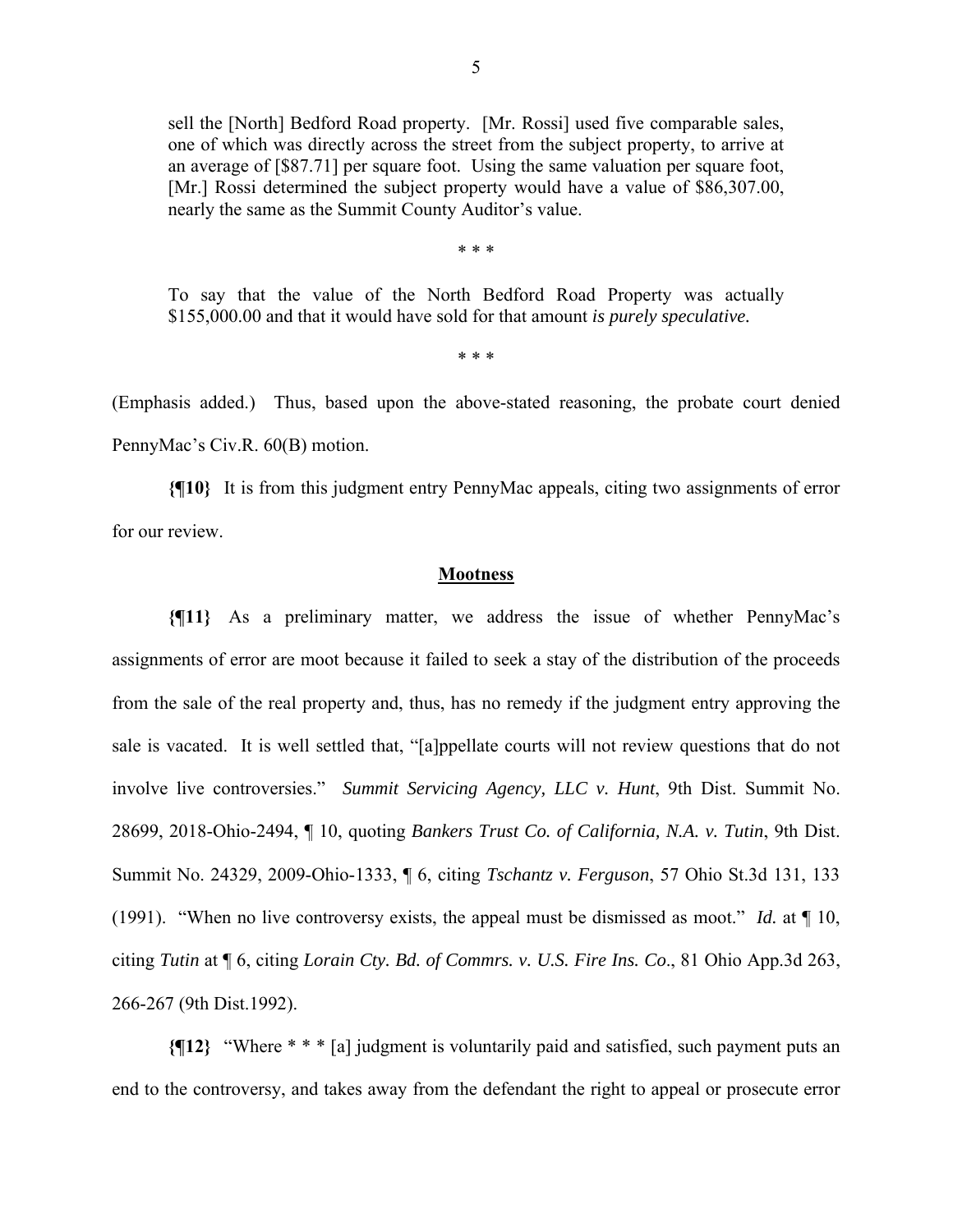or even to move for vacation of the judgment." *Summit Servicing Agency, LLC* at ¶ 12. "A judgment is *voluntarily satisfied* 'where the party fails to seek a stay prior to the satisfaction of judgment.'" *Id*. at ¶ 13, citing *CommuniCare Health Servs. v. Murvine*, 9th Dist. Summit No. 23557, 2007-Ohio-4651, ¶ 20. (Emphasis added.)

**{¶13}** Here, although PennyMac did not seek a stay of the distribution of proceeds from the sale of the real property, the record reveals PennyMac had no knowledge of the December 23, 2019 sale until it received \$91,166.23 in sale proceeds on January 22, 2020. Specifically, in his affidavit, Attorney Glenn Algie averred, "I only learned about the above-referenced pleadings in the third week of January 2020 when I received the proceeds of the *already-completed sale* of the property. I immediately overnighted the funds to PennyMac for handling on January 21, 2020." (Emphasis added.) Under these circumstances, it was not actually possible for PennyMac to seek a timely stay of the distribution of proceeds from the sale of the real property. Moreover, PennyMac contends, if the judgment entry granting the private sale and accepting the appraised value of \$100,000.00 for the real property is vacated, PennyMac could seek relief against Tom Collin's estate itself, pursuant to R.C. 2127.27, because Mr. Urban, as administrator of the estate, did not faithfully discharge his duties by failing to serve notice to PennyMac of the sale and appraisal value of the real property.<sup>2</sup> Indeed, this type of remedy, against the estate

<sup>2</sup> R.C. 2127.27 states, in relevant part: "[u]pon the return and approval of the appraisement \* \* \* the court shall require the executor, administrator, or guardian to execute a bond with two or more personal sureties, or one or more corporate sureties, whose qualifications shall be those provided by section 2109.17 of the Revised Code. The bond shall be payable to the state in an amount that the court considers sufficient, having regard to the amount of real property to be sold, its appraised value, the amount of the original bond given by the executor, administrator, or guardian, and the distribution to be made of the proceeds arising from the sale. The bond shall be conditioned for the faithful discharge of the executor's, administrator's, or guardian's duties and the payment of, and accounting for, all moneys arising from the sale according to law."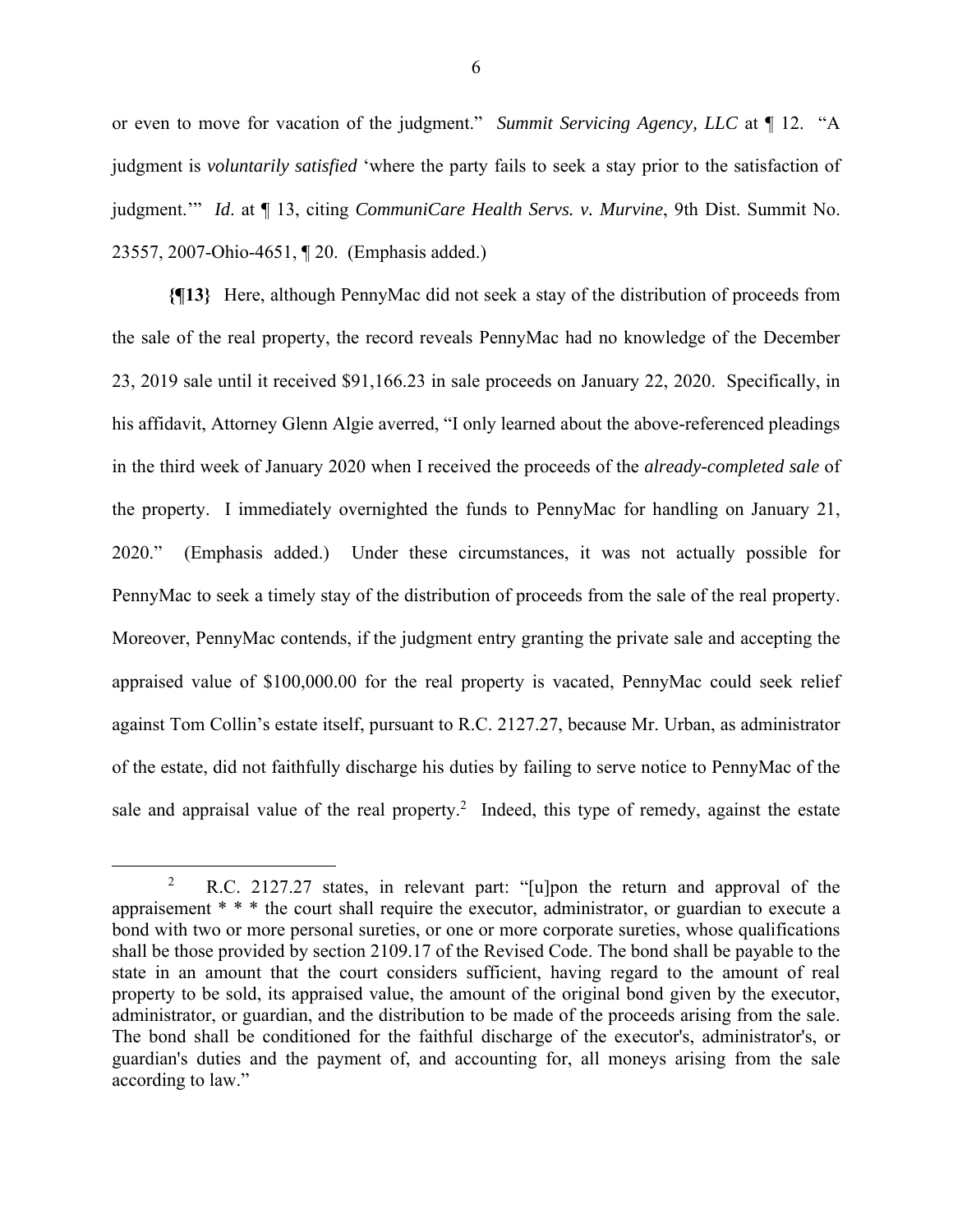itself, would not implicate the title of the real property passed to the third-party purchasers. *See* R.C. 2325.03 ("The title to property, which title is the subject of a final judgment or order sought to be vacated, modified, or set aside by any type of proceeding or attack and which title has, by, in consequence of, or in reliance upon the final judgment or order, passed to a purchaser in good faith, shall not be affected by the proceeding or attack; nor shall the title to property that is sold before judgment under an attachment be affected by the proceeding or attack.")

**{¶14}** Thus, because there remains a live controversy, PennyMac's appeal is not moot.

### II.

#### **ASSIGNMENT OF ERROR I**

## **THE TRIAL COURT ERRED IN DENYING [PENNYMAC'S] CIV.R. 60(B) MOTION [] TO VACATE THE ORDER CONFIRMING SALE [] WHEN IT REACHED THE ULTIMATE MERITS OF THE CASE INSTEAD OF DECIDING WHETHER A MERITORIOUS DEFENSE WAS PRESENTED BY [PENNYMAC].**

**{¶15}** In its first assignment of error, PennyMac argues the trial court erred in denying its Civ.R. 60(B) motion. For the reasons that follow, PennyMac's argument is not well-taken.

**{¶16}** "The decision to grant or deny a motion for relief from judgment pursuant to Civ.R. 60(B) lies in the sound discretion of the trial court and will not be disturbed absent an abuse of discretion." *State v. Hulgin*, 9th Dist. Summit No. 26719, 2013-Ohio-2794, ¶ 7, citing *Strack v. Pelton*, 70 Ohio St.3d 172, 174 (1994). An abuse of discretion indicates the trial court's decision was unreasonable, arbitrary, or unconscionable. *Blakemore v. Blakemore*, 5 Ohio St.3d 217, 219 (1983).

**{¶17}** Civ.R. 60(B) allows a court to relieve a party from a final judgment, order, or proceeding under certain circumstances. Such circumstances include: "(1) mistake,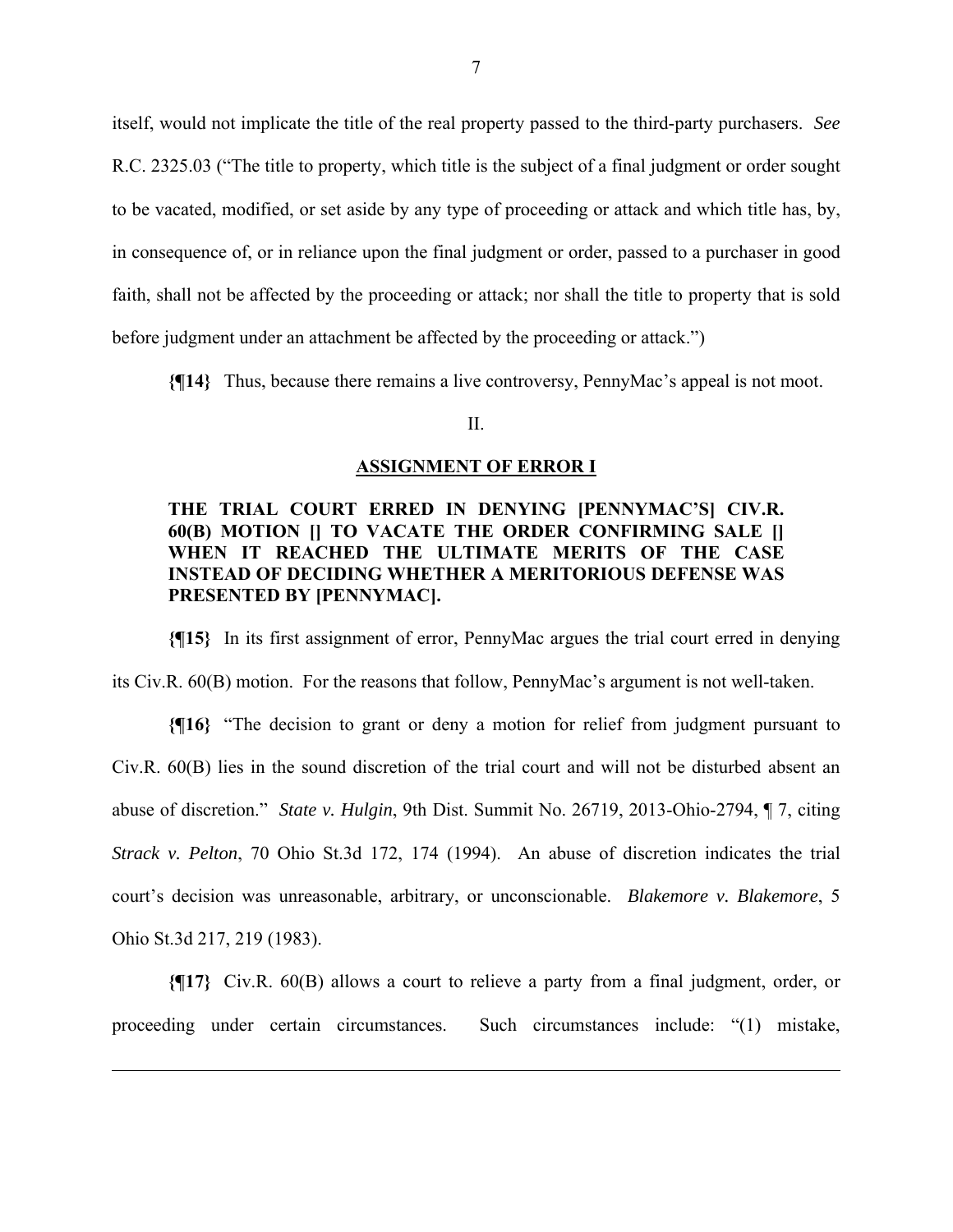inadvertence, surprise or excusable neglect;  $* * *$  or (5) any other reason justifying relief from the judgment." Civ.R. 60(B). To prevail on a 60(B) motion, the movant must demonstrate that:

(1) the party has a meritorious defense or claim to present if relief is granted; (2) the party is entitled to relief under one of the grounds stated in Civ.R.  $60(B)(1)$ through (5); and (3) the motion is made within a reasonable time, and, where the grounds of relief are Civ.R.  $60(B)(1)$ , (2) or (3), not more than one year after the judgment, order or proceeding was entered or taken.

*GTE Automatic Elec., Inc. v. ARC Industries, Inc*., 47 Ohio St.2d 146 (1976), paragraph two of the syllabus. "Civ.R. 60(B) relief is improper if any one of the foregoing requirements is not satisfied." *State ex rel. Richard v. Seidner*, 76 Ohio St.3d 149, 151 (1996).

**{¶18}** Further, "[u]nder Civ.R. 60(B), a movant's burden is only to allege a meritorious defense, not to prove that he will prevail on that defense." *Rose Chevrolet, Inc. v. Adams*, 36 Ohio St.3d 17, 20 (1988). However, "[i]n order to present a meritorious defense, a [movant] must introduce credible evidence from which reasonable minds might reach different conclusions upon the issue involved." *Cook Family Invests. v. Billings,* 9th Dist. Lorain Nos. 05CA008689, 05CA008691, 2006-Ohio-764, ¶ 18. Indeed, a movant must "allege supporting operative facts with enough specificity to allow the court to decide that the movant has a defense he could have successfully argued at trial." *Climbing Higher Ent., Inc. v. Forney*, 9th Dist. Summit No. 21142, 2002-Ohio-6295, ¶ 13.

**{¶19}** In the present matter, the trial court reviewed the BPO attached to PennyMac's Civ.R. 60(B) motion and due to several errors on its face and other noted deficiencies, determined PennyMac did not have a meritorious defense to present if the requested relief was granted. Specifically, the trial court took issue with the following: (1) the BPO was not a full appraisal, as it was only based upon an inspection of the property's exterior; (2) the BPO contained errors regarding the borrower's name, the fact the property had been listed for sale in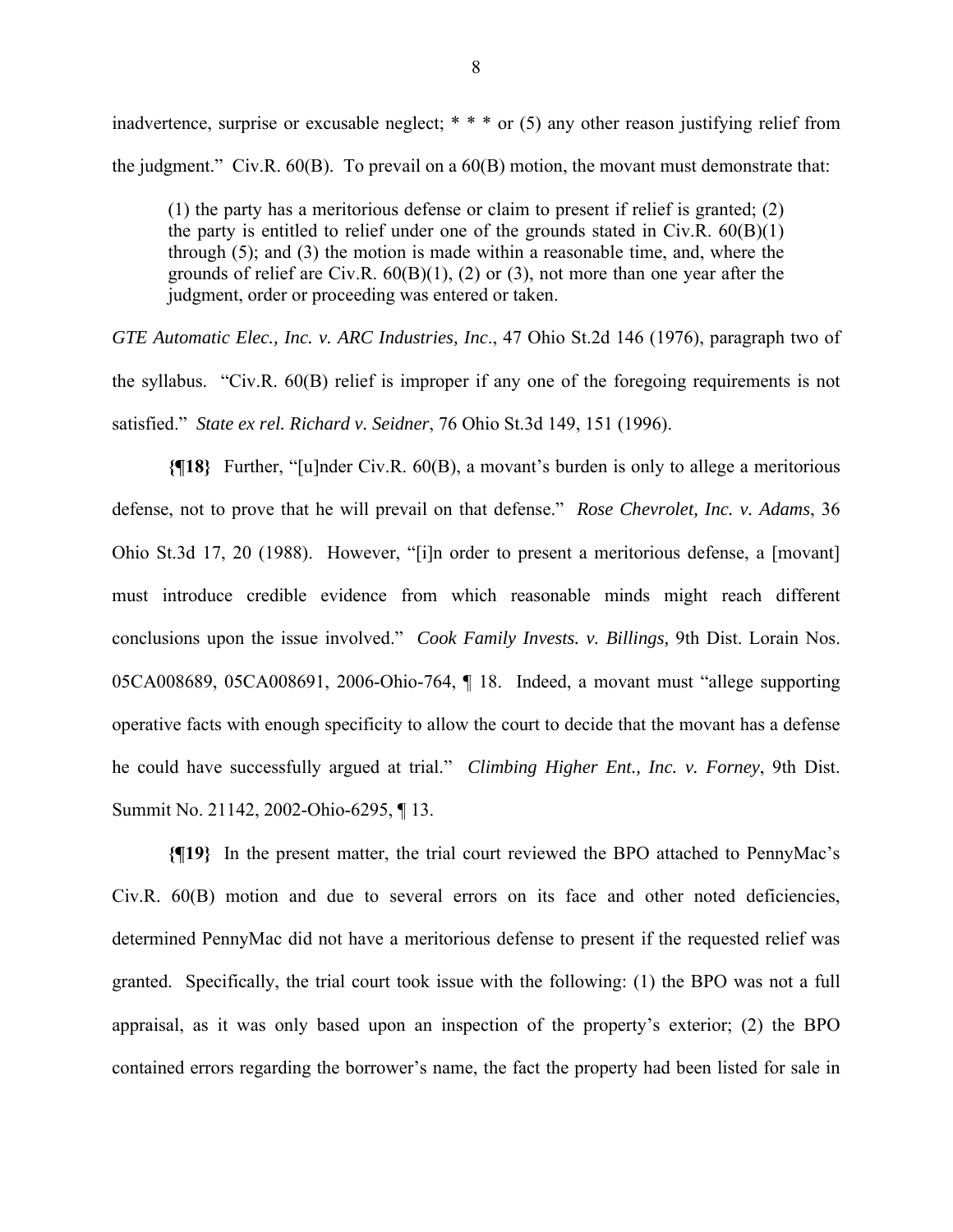the past 12 months, and the fact the property had actually sold; (3) the BPO did not take into account any of the property violations cited by the City of Macedonia; and (4) the BPO was only based upon 3 out of 26 comparable sales in the past 12 months. In essence, the BPO was not credible evidence of a meritorious defense, i.e., that the property was valued at a higher amount than it actually sold for in the private sale. As such, in reviewing this record, we cannot say the trial court acted unreasonably, arbitrarily, or unconscionably in denying PennyMac's Civ.R. 60(B) motion.

**{¶20}** Accordingly, PennyMac's first assignment of error is overruled.

## **ASSIGNMENT OF ERROR II**

# **THE TRIAL COURT ERRED IN DENYING [PENNYMAC'S] CIV.R. 60(B) MOTION [] TO VACATE THE ORDER CONFIRMING SALE [] WHEN IT DENIED THE MOTION WITHOUT FIRST CONDUCTING A HEARING TO DETERMINE WHETHER A MERITORIOUS DEFENSE WAS PRESENTED BY [PENNYMAC].**

**{¶21}** In its second assignment of error, PennyMac argues the trial court erred in failing

to conduct a hearing on whether a meritorious defense was presented in the Civ.R. 60(B) motion.

We disagree.

**{¶22}** This Court has previously stated, "a party moving for relief from judgment under

Civ.R. 60(B) is not automatically entitled to an evidentiary hearing." *Miller v. Miller*, 9th Dist.

Summit No. 21770, 2004-Ohio-1989, ¶ 9. In so doing, we explained:

If \* \* \* the material submitted by the movant contains allegations of operative facts demonstrating that relief is warranted, the trial court should grant the movant a hearing to take evidence and either verify or discredit the asserted facts. If, on the other hand, the material submitted by the movant does not provide operative facts which demonstrate that relief is warranted, the trial court may deny the motion without holding a hearing. (Citations omitted.)

*Id.* Further, "[t]he party requesting relief from judgment bears the burden of asserting operative facts that demonstrate [] a meritorious defense that justifies relief from judgment." *Id*.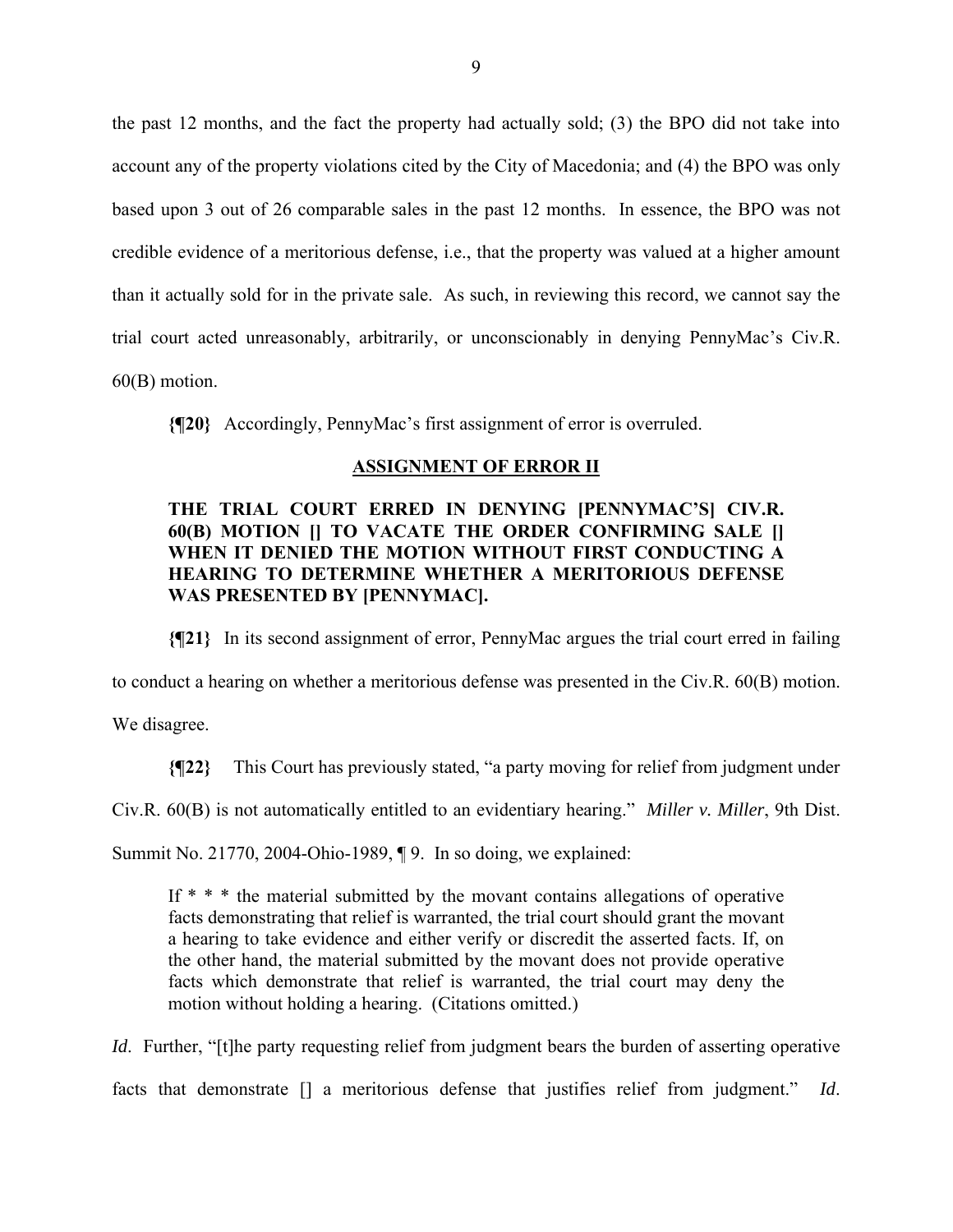Importantly, "[a]ll operative facts must be presented with the motion; the movant cannot wait to present operative facts at a hearing." *Id*.

**{¶23}** As discussed above, the trial court determined the BPO attached to PennyMac's Civ.R. 60(B) motion did not constitute credible evidence of a meritorious defense because of numerous misstatements and deficiencies which are identified in the trial court's judgment entry, as well as the speculative nature of PennyMac's valuation of the real property. Thus, because the BPO did not contain allegations of operative facts demonstrating that relief is warranted, the trial court's denial of the Civ.R. 60(B) motion, without a hearing, does not constitute an abuse of discretion.

**{¶24}** Accordingly, PennyMac's second assignment of error is overruled.

III.

**{¶25}** For the reasons stated above, PennyMac's two assignments of error are overruled. The Judgment of the Summit County Court of Common Pleas, Probate Division, is affirmed.

 $\overline{a}$ 

Judgment affirmed.

There were reasonable grounds for this appeal.

 We order that a special mandate issue out of this Court, directing the Court of Common Pleas, County of Summit, State of Ohio, to carry this judgment into execution. A certified copy of this journal entry shall constitute the mandate, pursuant to App.R. 27.

 Immediately upon the filing hereof, this document shall constitute the journal entry of judgment, and it shall be file stamped by the Clerk of the Court of Appeals at which time the